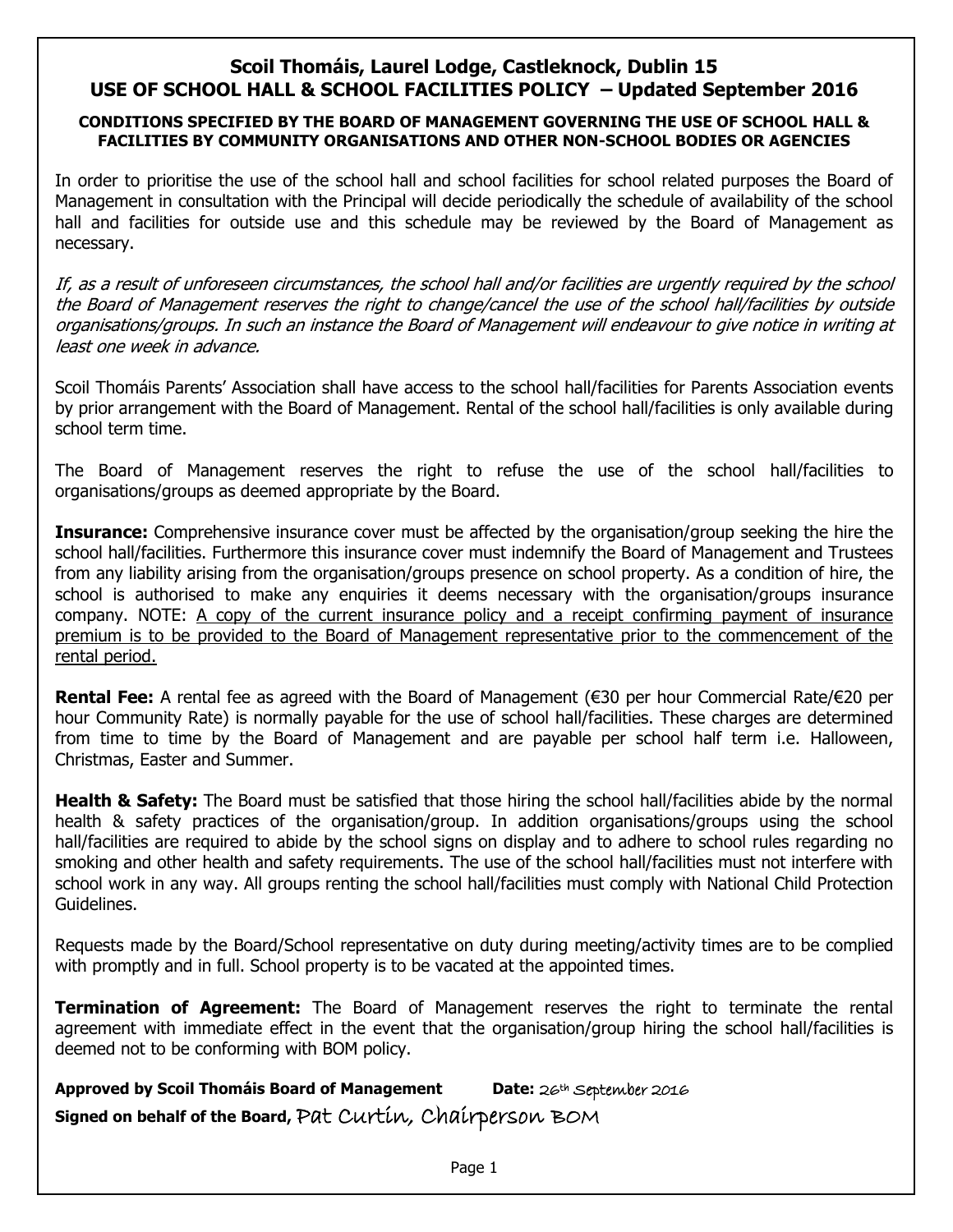## **Scoil Thomáis, Laurel Lodge, Castleknock, Dublin 15 USE OF SCHOOL HALL & SCHOOL FACILITIES POLICY – Updated September 2016** Page 2 **APPLICATION FOR THE USE OF SCHOOL HALL / SCHOOL FACILITIES 1. ORGANISATION DETAILS** Name of Association / Group: \_\_\_\_\_\_\_\_\_\_\_\_\_\_\_\_\_\_\_\_\_\_\_\_\_\_\_\_\_\_\_\_\_\_\_\_\_\_\_\_\_\_\_\_\_\_\_\_\_\_\_\_\_ **Commercial:** Community: **Community:** Community: Commercial: Community: Community: Community: Community: Community: Community: Community: Community: Community: Community: Community: Community: Community: Community: Communi Address: \_\_\_\_\_\_\_\_\_\_\_\_\_\_\_\_\_\_\_\_\_\_\_\_\_\_\_\_\_\_\_\_\_\_\_\_\_\_\_\_\_\_\_\_\_\_\_\_\_\_\_\_\_\_\_\_\_\_\_\_\_\_\_\_\_\_\_\_\_\_ \_\_\_\_\_\_\_\_\_\_\_\_\_\_\_\_\_\_\_\_\_\_\_\_\_\_\_\_\_\_\_\_\_\_\_\_\_\_\_\_\_\_\_\_\_\_\_\_\_\_\_\_\_\_\_\_\_\_\_\_\_\_\_\_\_\_\_\_\_\_\_\_\_\_\_\_\_\_\_ Tel No: \_\_\_\_\_\_\_\_\_\_\_\_\_\_\_\_\_\_\_\_ Email: \_\_\_\_\_\_\_\_\_\_\_\_\_\_\_\_\_\_\_\_\_\_\_\_\_\_\_\_\_\_\_\_\_\_\_\_\_\_\_\_\_\_\_\_\_ Contact Name and Address & Phone : \_\_\_\_\_\_\_\_\_\_\_\_\_\_\_\_\_\_\_\_\_\_\_\_\_\_\_\_\_\_\_\_\_\_\_\_\_\_\_\_\_\_\_\_\_\_\_\_ \_\_\_\_\_\_\_\_\_\_\_\_\_\_\_\_\_\_\_\_\_\_\_\_\_\_\_\_\_\_\_\_\_\_\_\_\_\_\_\_\_\_\_\_\_\_\_\_\_\_\_\_\_\_\_\_\_\_\_\_\_\_\_\_\_\_\_\_\_\_\_\_\_\_\_\_\_\_\_\_ **2. FACILITIES REQUIRED** Facilities / Room required: \_\_\_\_\_\_\_\_\_\_\_\_\_\_\_\_\_\_\_\_\_\_\_\_\_\_\_\_\_\_\_\_\_\_\_\_\_\_\_\_\_\_\_\_\_\_\_\_\_\_\_\_\_\_\_\_\_\_\_ Purpose: \_\_\_\_\_\_\_\_\_\_\_\_\_\_\_\_\_\_\_\_\_\_\_\_\_\_\_\_\_\_\_\_\_\_\_\_\_\_\_\_\_\_\_\_\_\_\_\_\_\_\_\_\_\_\_\_\_\_\_\_\_\_\_\_\_\_\_\_\_\_\_\_\_ Date/s required: \_\_\_\_\_\_\_\_\_\_\_\_\_\_\_\_\_\_\_\_\_\_\_\_\_\_\_\_\_ Time/s: \_\_\_\_\_\_\_\_\_\_\_\_\_\_\_\_\_\_\_\_\_\_\_\_\_\_\_\_\_\_ Name and address of person who will be in charge: \_\_\_\_\_\_\_\_\_\_\_\_\_\_\_\_\_\_\_\_\_\_\_\_\_\_\_\_\_\_ \_\_\_\_\_\_\_\_\_\_\_\_\_\_\_\_\_\_\_\_\_\_\_\_\_\_\_\_\_\_\_\_\_\_\_\_\_\_\_\_\_\_\_\_\_\_\_\_\_\_\_\_\_\_\_\_\_\_\_\_\_\_\_\_\_\_\_\_\_\_ **3. INSURANCE DETAILS** Name and address of insurance company: \_\_\_\_\_\_\_\_\_\_\_\_\_\_\_\_\_\_\_\_\_\_\_\_\_\_\_\_\_\_\_\_\_\_\_\_ \_\_\_\_\_\_\_\_\_\_\_\_\_\_\_\_\_\_\_\_\_\_\_\_\_\_\_\_\_\_\_\_\_\_\_\_\_\_\_\_\_\_\_\_\_\_\_\_\_\_\_\_\_\_\_\_\_\_\_\_\_\_\_\_\_\_\_\_\_\_ Policy number: \_\_\_\_\_\_\_\_\_\_\_\_\_\_\_\_\_\_\_\_\_ Expiry date of policy: \_\_\_\_\_\_\_\_\_\_\_\_\_\_\_\_